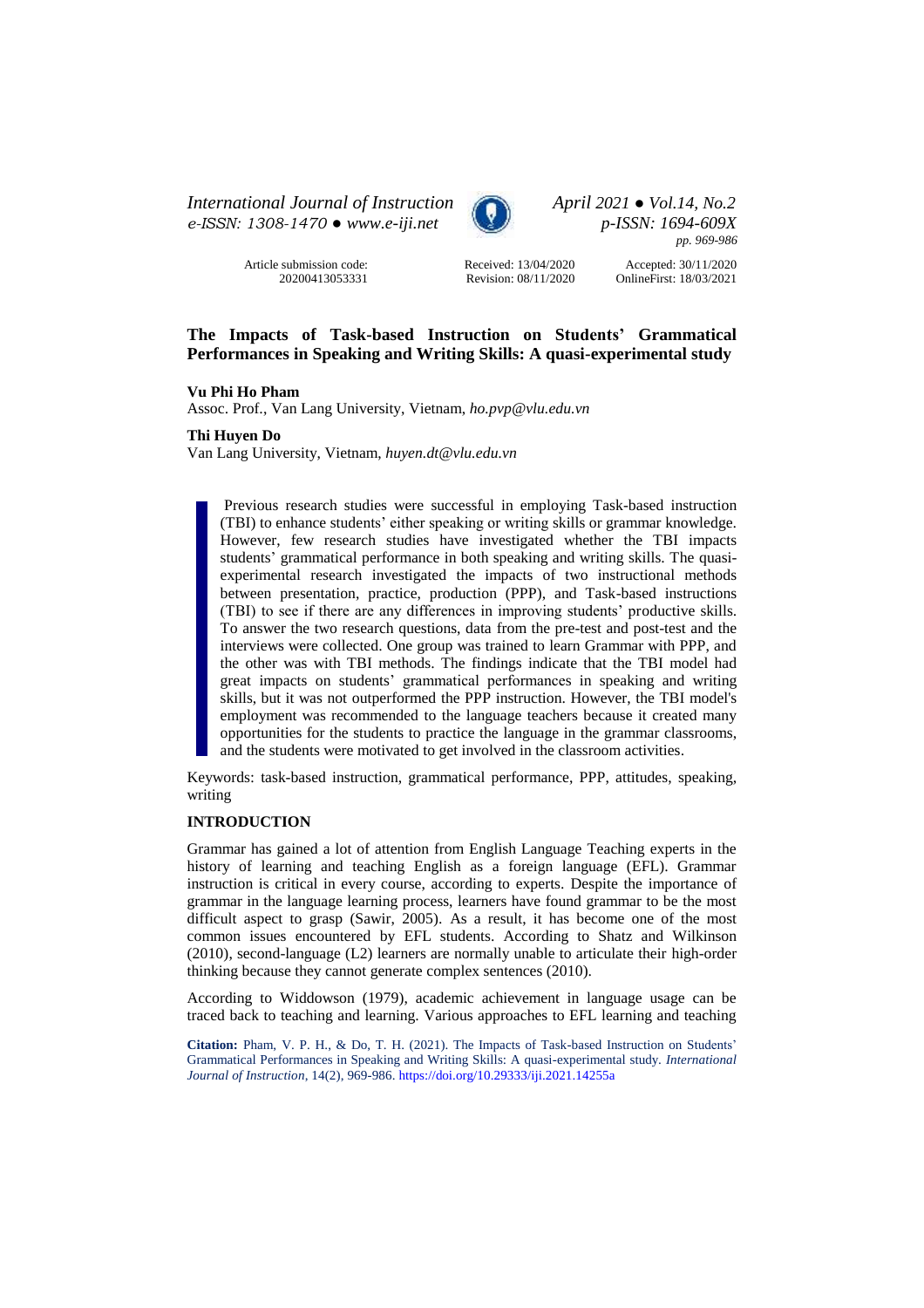have been applied and researched, as can be seen from EFL learning and teaching experience. Practitioners and students of English as a foreign language (EFL) have employed the Grammar Translation Method (GTM) or other methods relating to Communicative Language Teaching (CLT). The teachers usually employed pair-work and group-work to help students practice the language together (Pham, 2021) to sole the problem of large-size classes, from 40 to 45 students per class (Pham, 2019). The approach of Presentation-Practice-Production (PPP) is a framework for teaching grammar. While PPP was considered a useful teaching technique that was easy to follow and coordinate, it proved troublesome. According to Ellis (2003), students who are taught using the PPP model cannot communicate outside of the classroom, especially with native speakers. Despite the fact that PPP lessons provide skills, most students, according to Richards and Rodgers (2014), are unable to communicate effectively in English. In addition, a number of students have shown that they felt difficult to study grammar and that it is a kind of demotivating factor in their studies. Pham and Do (2019) have pointed out that many students struggle in their everyday situations in the Vietnamese context. Learning difficulties for students have become one of the first and foremost concerns in writing classrooms.

Task-Based Instruction (TBI) has piqued ELT experts' and teachers' attention, as it considers the idea that language learning must be integrated into real communication in which learners use language in practical ways (Nunan, 2004). However, it appears that many Vietnamese teachers are skeptical of this modern approach to education. Many of them, in particular, are familiar with conventional approaches such as GTM or CLT, as well as the PPP model, and find it difficult to move to a new approach. Furthermore, there has been little study in TBI in the Vietnamese context to date.

The researcher was motivated to research the impact of TBI on the grammar output of pre-intermediate non-English major students' speaking and writing skills at Van Lang University because of shortcomings in grammar teaching and interest in a new teaching approach. Aleksius et al. (2021) suggesed that TBI should be applied in the speaking classes to help improve the students communicative competence. Also, Derakhshan (2018) found that TBI helps students perform better.

## **Task-based Instruction**

Task-based teaching is currently used in ELT classrooms and course books. It is part of the approach to communicative language instruction. There are differences in the way CLT has been applied. In short, the theorists suggested two variants of the CLT, the strong one and the weak one (Klapper, 2006). The latter is known to be the standard version of CLT since it has been implemented in a number of course-books and curricula. The Presentation-Practice-Production Model (PPP), as described by Ellis (2009), has long been a standard lesson structure for the bad edition. Meanwhile, Taskbased Instruction can be viewed as an evolution of a more powerful version of the CLT.

The concept of task-based instruction as a new offshoot type of the CLT (Klapper, 2006) has piqued interest in the field of ELT over the last two decades, especially in the strong version. It seems to have been introduced in response to the PPP paradigm's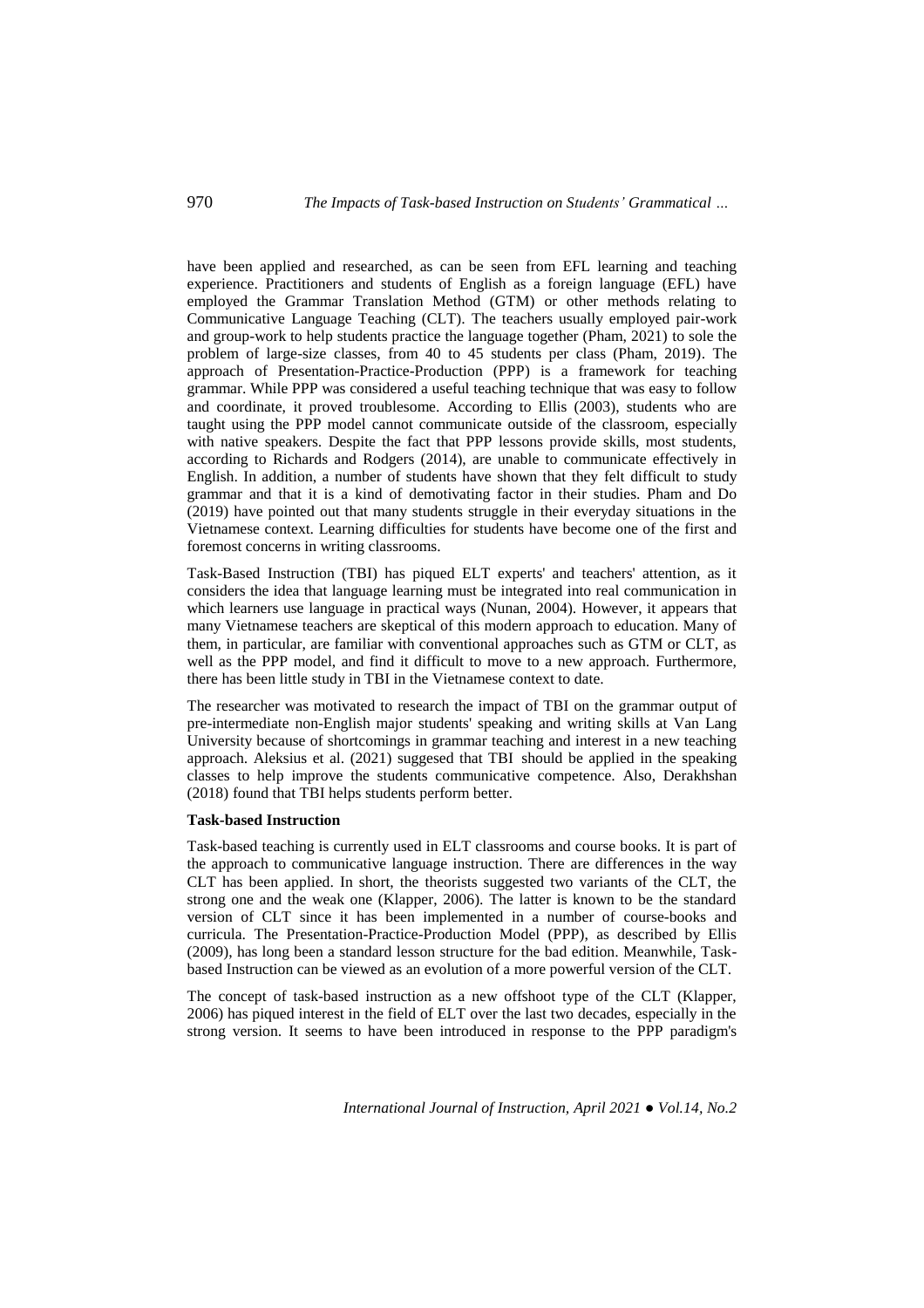criticism. This strategy aims to adhere to Second Language Acquisition theories, which explain how English language learners acquire the language. TBI focuses on the idea that second-language learning necessitates working fluency first, then precision-focused activity.

## **Framework for a Task-based Learning Lesson**

Klapper (2006) proposed a three-part framework for a task-based instructional lesson created by Willis (1998) as it is the most advanced and simple for teachers to employ.



Task-Based Learning framework (Willis, 1998: 17)

### **Merits and demerits of TBI**

According to Ellis (2009), TBI has a range of advantages while working in the classroom. In the TBI classroom, learners are given the chance of natural learning with associated real-world activities. It helps to enhance the communication skills of learners outside the classroom (Houghton, 2018). Meaning-focused learning is encouraged, whereas the form is often integrated into the activities. Skehan (1996) argued that the TBI aims to help learners gain fluency over the form while communicating meaning under time pressure to complete the tasks. TBI is often believed to increase learners' inner motivation rather than extrinsic motivation (Nunan, 2004) since it is a learnercentered motivation.

However, some difficulties remain for EFL practitioners. The TBI is known to be unacceptable for learners at all stages. In the absence of adequate linguistic support, TBI results in unequal oral growth, especially for beginners (Bruton, 2005 as cited in Klapper, 2006). Since they are not covered in textbooks, the meaning-focused tasks' raw data may be restricted (Hismanoglu & Hismanoglu, 2011). TBI, therefore, demands a high degree of imagination on the part of teachers. There is also a need for further research to show the likelihood of achieving fluency over accuracy. Hismanoglu and Hismanoglu argued that relying on fluency over accuracy could be dangerous for learners.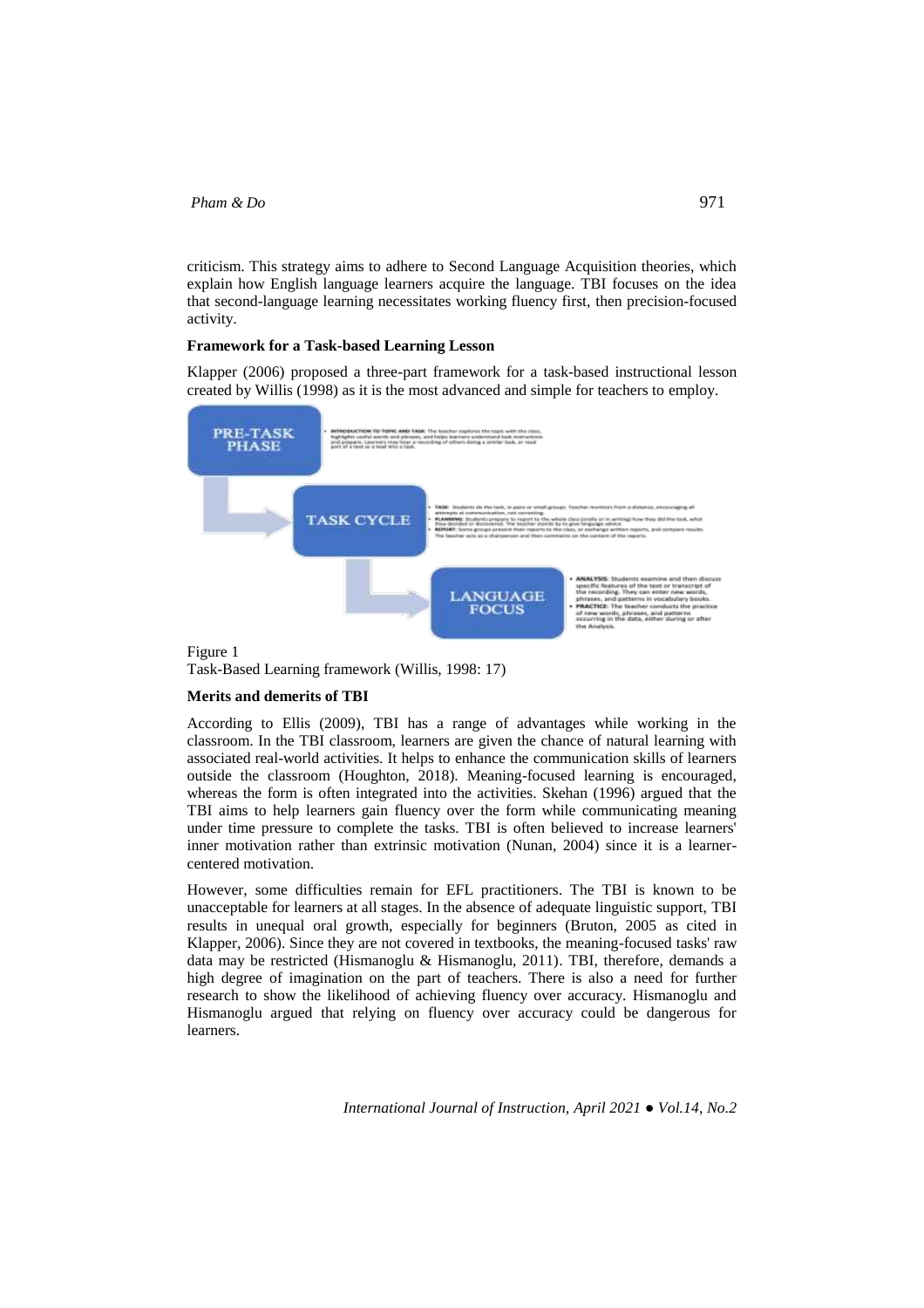# 972 *The Impacts of Task-based Instruction on Students' Grammatical …*

According to Ellis (2003), Skehan (1996), and Ellis (2009), TBI was successful in supporting second language acquisition. Many studies have shown that TBI has actually helped learners develop their grammar skills better than those who have studied in conventional classes. (Wang, 2019; NamazianDost, Bohloulzadeh, & Pazhakh, 2017; Kafipour, Jafari, & Khojasteh 2018; Marlina, 2014; Yildiz & Senel, 2017; Tale & Goodarzi, 2015). Besides, language performance such as speaking and writing skills of the students was improved significantly in TBI classrooms (Ahmed & Bidin, 2016; Huang, 2016). Ahmed and Bidin (2016) indicated that the experimental group's students enhanced their complexity, fluency, and accuracy in writing skills. In particular, the experimental group made significant progress in their accuracy.

Pham and Nguyen (2014) investigated the effect of TBI on the speaking skills of the 1st year students. The researchers found out that the TBI has helped to develop students' speaking skills. In addition, the learners disclosed that they found TBI to be a strong method and that they were confidently participating in the oral classroom. However, the study had some limitations, such as the limited sample size (only 26 students) and the lack of English-speaking students. If the samples had one control group, the study could have been more robust in demonstrating the superiority of TBI over traditional methods.

Another remarkable Kasap (2005) conducted a study on the effectiveness of task-based learning in enhancing learners' ability to communicate. Research has attempted to investigate whether the TBI approach has outperformed the traditional PPP method in improving the language skills and expectations of this experimental method by teachers and students. The researcher used a mixed approach where pre-tests, post-tests, questionnaires, and interviews were the instruments to gather data. At the low intermediate stage, 45 students participated in this research. The results show that Between the control and experimental classes, there is no statistically significant difference. However, the qualitative data showed positive instructor and student reflection after learning it. In particular, students showed neutral or positive attitudes. They generally felt they enhanced their abilities.

The task is focused on Training also inspired Marlina (2014) to undertake action research to enhance student grammar mastery. The research aim was to investigate whether TBI could improve the grammar mastery and classroom condition of students. Study participants include 41 English degree students with poor grammar mastery. The researcher used a broad range of testing tools, including grammar tests, questionnaires, observation sheets, and dairy instructors. Results indicated that the students' grammar mastery improved after the TBI approach intervention. They are particularly adept at understanding and applying grammar in context. To put it another way, grammar can be used in both speaking and writing. When the students were more inspired and engaged in the lesson, they displayed a better attitude.

Huang (2016) conducted action research in a comprehensive Chinese English class in order to learn more about the effectiveness of TBI on student language skills and attitudes toward its implementation. Questionnaires, interviews, classroom evaluations, and a teaching journal were among the researcher's data collection methods. The results supported TBI's positive impact on student language learning, including speaking and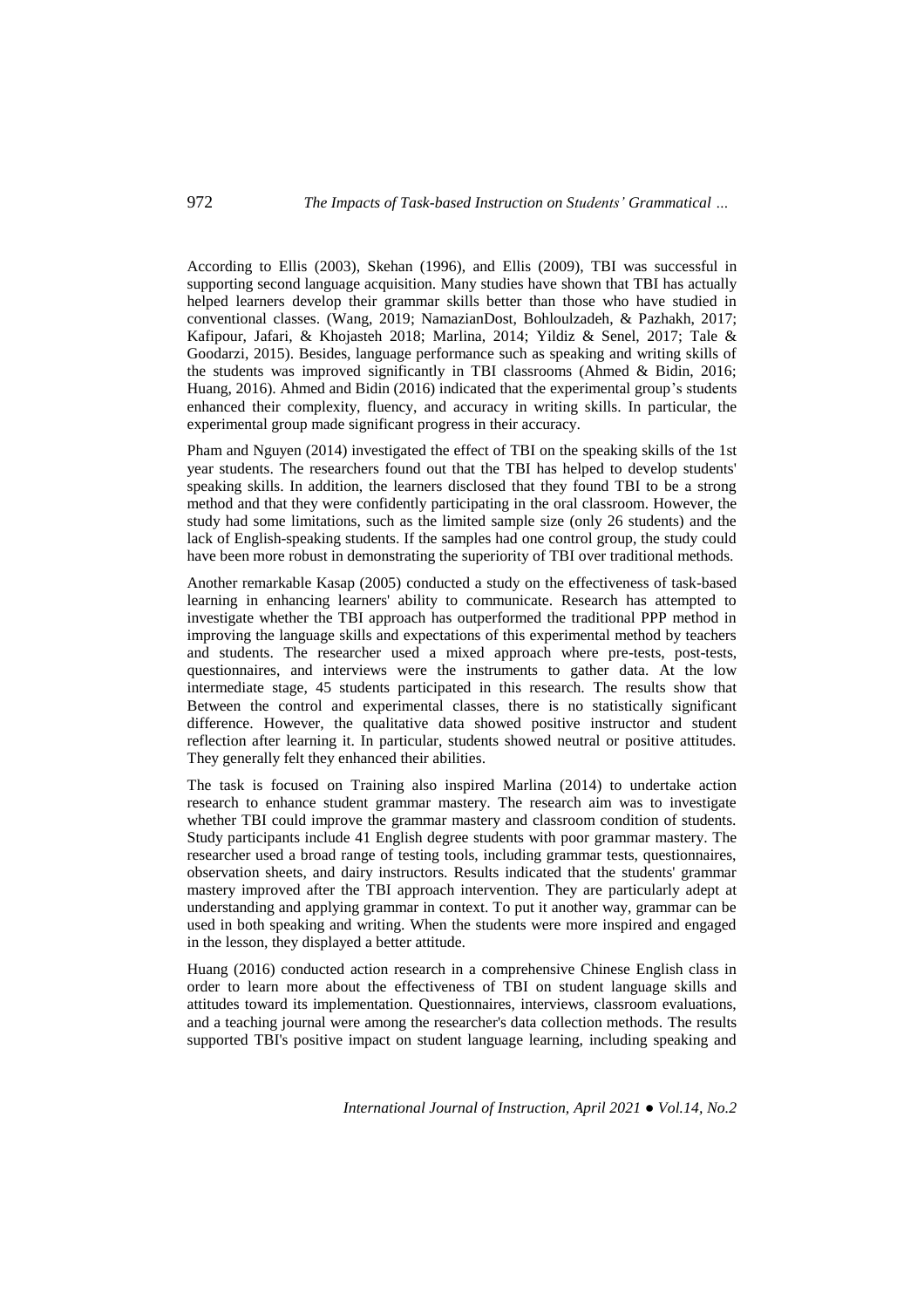writing skills. In terms of student reflections, the results indicated that TBI improved their motivation by significantly enhancing their interest in English, enjoyment, learning autonomy.

NamazianDost et al. (2017) conducted a survey of 80 pre-intermediate students. The Control group and experimental group were randomly chosen. Students received conventional training through examples or exercises in the control group. TBI was included in the experimental community. The post-test repeated the pre-test to assess students' grammar learning advancement and validate TBI's efficacy. The results revealed that the study group's learners performed better than the others. The study aims, therefore, only to analyze grammar performance utilizing grammar tests. There is, therefore, a further need to explore the effects of TBI on the grammar performance of students in speech and writing.

In Turkey, Yildiz and Senel (2017) examined the impact of TBI on young learners' grammar skills. The researchers concluded that, while both the control and experimental groups strengthened their grammar knowledge as a result of the learning process, after the study at the end of the teaching period, there was a significant difference in the aftertest between the two classes, with the latter getting more benefits. In addition, the TBI classroom had a more inspiring and stimulating learning experience than the other classrooms.

Kafipour et al. (2018) conducted the latest study on TBI's impact on motivation and grammar learning at a high school in Iran. The study participants are 66 elementarylevel male students. The students were assigned two groups, 33 for the experimental group and the other 33 for the control group. The Nelson test was used to ensure homogeneity prior to treatment, rather than picking people at random. Nelson's motivation questionnaire and a grammar test are included in the pre-test. The control group outperformed the experimental group in this study, which was consistent with previous studies regarding the important effects of TBI on EFL students. The morale of experimental students was extremely high.

Despite the fact that the majority of studies have found benefits to Task-based instruction in grammar instruction, Baleghizadeh and Ghobad (2012) discovered that teaching grammar using TBI was no better than teaching grammar using the conventional PPP model. In this analysis, 56 students from two Iranian universities were at the beginner proficiency standard. The PPP training model was used by two teams, while the other two groups were exposed to TBI. Pre-test, post-test, and observation were among the instruments used by the researcher. The findings revealed that both groups progressed at the same pace.

### **Research gaps**

Briefly, most previous studies positively affect TBI on grammar teaching and learning (Kafipour et al., 2018; NamazianDost et al., 2017; Yildiz and Senel, 2017; Huang, 2016; Tale & Goodarzi, 2015; Marlina, 2014). The most popular tool for measuring TBI's efficacy relative to other conventional approaches is pre/post-testing. However, it is noteworthy that some studies display findings that do not fully agree with the above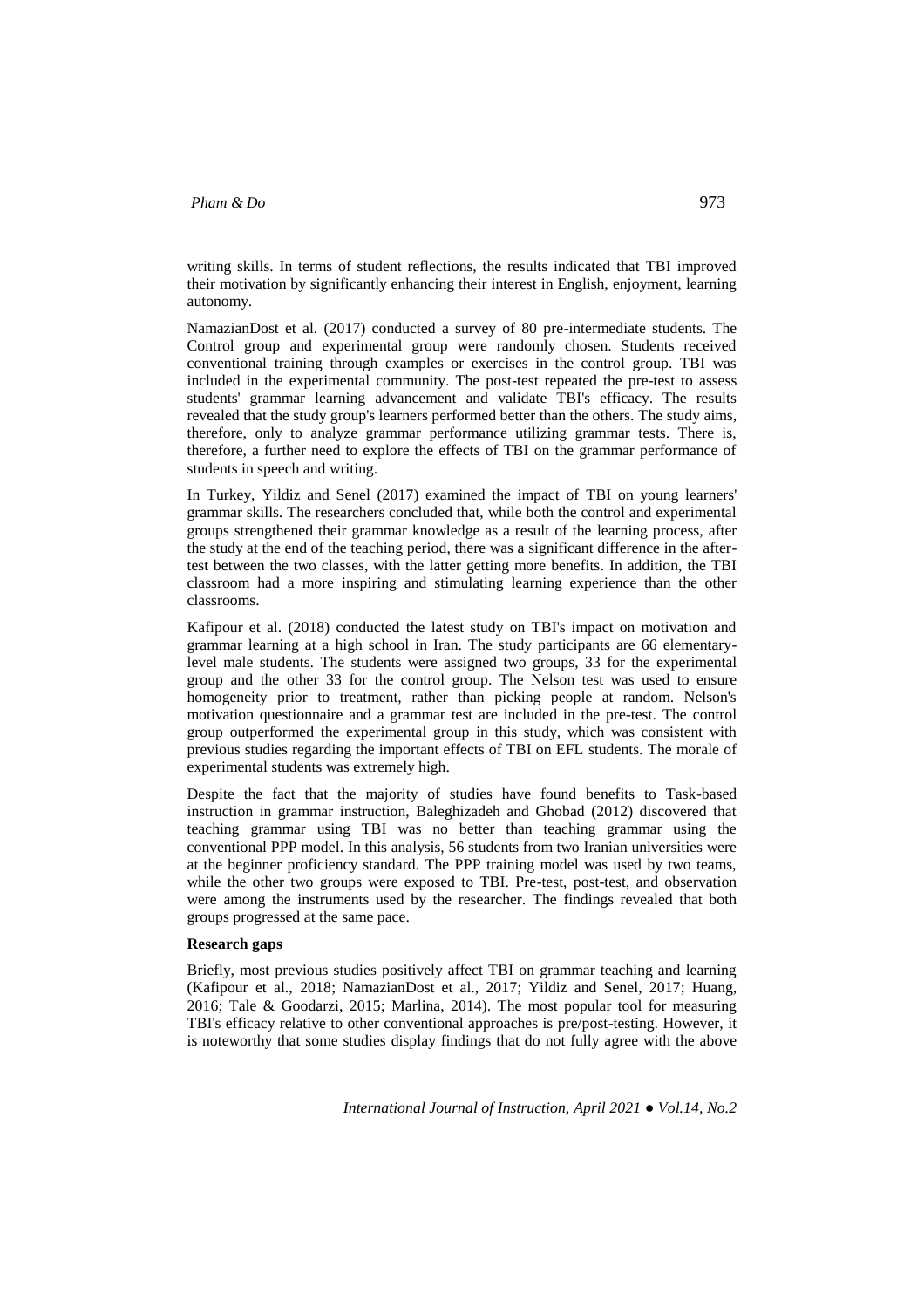analysis. Some researchers (Yi & Pham, 2018; Baleghizadeh & Ghobad, 2012; Kasap, 2005) have argued that The TBI method cannot be more efficient than other conventional approaches. In terms of learner perceptions, though some quantitative evidence (Kasap, 2005; Baleghizadeh and Ghobad, 2012) showed that TBI did not outperform other approaches, the majority of studies revealed that learners had positive attitudes toward the TBI approach. However, as Ji and Pham pointed out, TBI still has some issues with student participation in the classroom (2018).

In addition, there is little research into the effect of TBI on the performance of grammar learners in speaking and writing, as can be seen in the field of grammar education via TBI as a measure of language assessment. In response, the researcher decided to examine how the TBI approach influenced the grammatical success in speech and writing examinations of the pre-intermediary non-English major students. These gaps were closed, and the following research questions were answered in current research:

*1. To what extent does TBI impact the pre-intermediate non-English-majors' grammatical performance in their speaking skills?*

*2. To what extent does TBI impact the pre-intermediate non-English-majors' grammatical performance in their writing skills?*

## **METHOD**

## **Research Setting and Participants**

The research was carried out at Van Lang University (VLU) in Ho Chi Minh City, Vietnam. VLU offers courses and programs, which include the B.A. in thirty fields of study and seven programs in Master's Degrees, which are officially accepted. Students arrived from all over Vietnam, with the majority hailing from the country's southern provinces. A total of 17,000 students were enrolled, with about 5,000 full-time students per intake. Students enrolled in the VLU training program were required to complete four semesters of English at the following level: English 1, English 2, English 3, and English 4 are the four languages that make up the English language. Students were required to pass the final exam with a score of at least 4.5 in order to advance to the next level, such as from A1 to A2.

The teacher/researcher was assigned two intact classes of first-year students who were non-English majors. The two intact classes were randomly assigned to a control group and an experimental group. Fifty-nine 1<sup>st</sup> year students from the two intact classes assigned to the researchers, 30 from the experimental group, and 29 from the control group participated in the study. Their ages ranged from  $19 - 20$  years old. The experimental group had 11 male and 19 female students, and the control group had four males and 25 females. The majority of them had spent seven years in high school studying English. They came from a variety of provinces and cities in Vietnam, the majority of which were in the south. They all passed the first semester's final exam, which was a prerequisite for enrolling in the English-2 course.

The class structure was determined before the semester. It relied on the random enrolment of the students due to the credit regulations. The researcher conveniently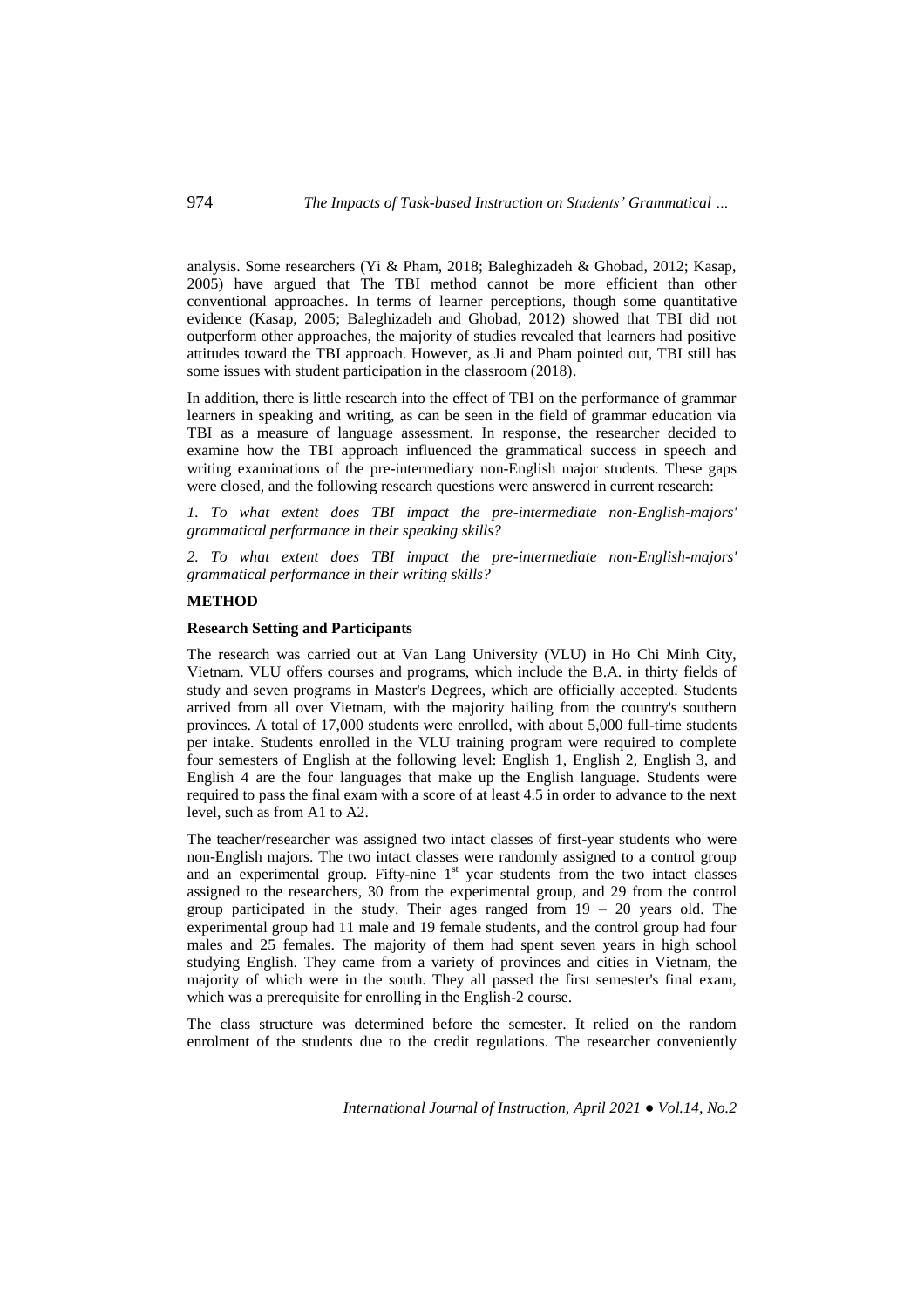picked two intact-classes out of six assigned classes at Van Lang University to carry out the experiment. This is because the other four classes completed half of the semester and were unable to participate in the experiment. One class (29 students) served as the control group and received standard PPP instruction; the other (30 students) served as the experimental group and learned grammar using Task-based instruction.

The current study employed a quasi-experimental study. Quantitative data with numerical statistics were collected using pre- vs. post-test, and the qualitative data were collected from the semi-structured interviews. As a result, the analysis approach was mixed-method, which is a mixture of quantitative and qualitative approaches.

#### **Instruments**

**Pre-test and Post-test**: The students' level in grammatical performance was measured through the pre-test and post-test. The Cambridge Key English Test (2004) was used as the basis for this experiment's pre-test. It was designed for students at the preintermediate level (A2) and included interest and school experience topics. In the pretest and post-test, two parts were included: Part 1, Part 2, and the following shall be addressed:

- Part 1: A guided writing test from the Cambridge English Language Assessment's Main English Test (KET) was chosen to assess the students' ability to use grammar in writing. This section required students to write a letter or a postcard in 20-35 words. The exam took ten minutes to complete.
- Part 2: The students' performances in the speaking test were reported on the smartphone for later evaluation. The test had two parts and lasted 15 minutes. The Post-test has the same format as the Pre-test.

**Interviews:** This study employed semi-structured interviews to collect qualitative data. Twenty students, ten from each group, were randomly selected for the interviews. The interviews were conducted after the lesson of each class meeting. Each time, two students attended the interviews in the classroom. Each interview was between 20 and 30 minutes long. With the interviewees' permission, the interviews were recorded on the phone. The students were asked to determine (1) their interpretation of the lesson, (2) their preferences for the method of TBI, (3) their suitability level, (4) the difficulties they faced during their mission, and (5) their expectations and/or suggestions for improving the teaching process.

## **Scoring Rubrics**

The assessment scale was used to test the ability of students to use proper grammar in their language and writing. It has been adapted from the A2 Teachers' Main Handbook for 2020 examinations (Cambridge English Qualifications, 2018).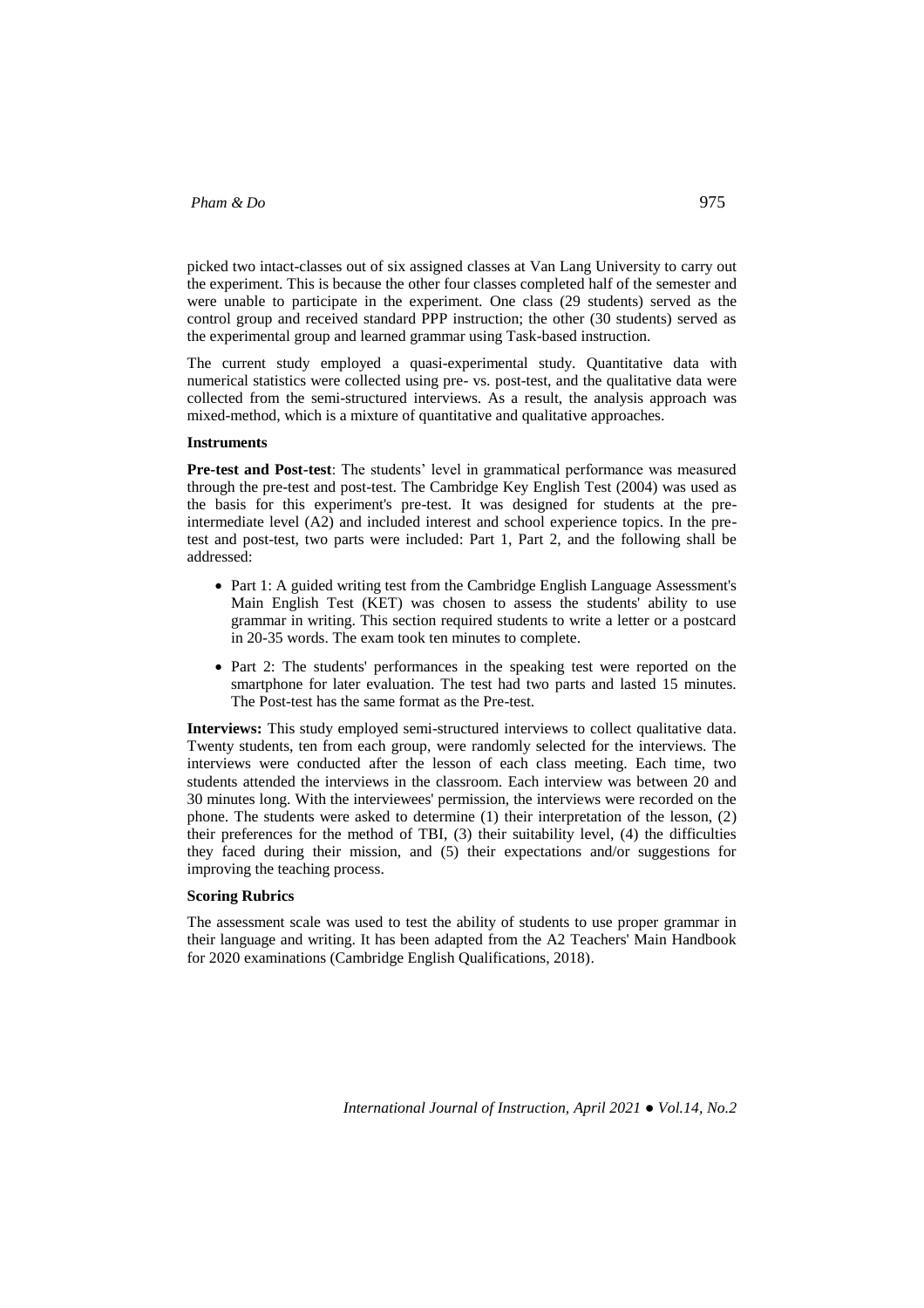#### Table 1

Grammatical performance assessment scales in writing and speech

| <b>Band scales</b> | Description of grammar usage                                          |
|--------------------|-----------------------------------------------------------------------|
|                    | Demonstrates a high level of command over basic grammatical forms.    |
|                    | Bands 3 and 5 are represented in the performance.                     |
|                    | Demonstrates adequate command of basic grammatical forms.             |
|                    | Bands 1 and 3 have similarities in their performances.                |
|                    | It just demonstrates a restricted command of a few grammatical forms. |

The current study employed two raters to mark students' speaking and writing performance. One rater is the researcher. The other is one of her colleagues at Van Lang University, who gained a MA in TESOL and has more than ten years of teaching experience. The Cronbach's Alpha of the writing pre-test, writing post-test, speaking pre-test, and speaking post-test were .765, .755, .892, .822. The results of Cronbach's Alpha indicate the reliability of the marking of the test scores. The scores were finalized as the average of the scores marked by the two inter-raters to ensure consistency.

#### **Research procedure**

The study began in the second month of the second semester and lasted for eight weeks, with five grammar lessons. There were five grammatical subjects mentioned on the syllabus: Must, Might-May-Will (probably), Conditional sentences, such as Zero Conditional and First Conditional, and Present continuous for future use. It was noteworthy that during the first month of the semester, prior to treatment, both groups of students learned grammar using the same conventional approach, PPP. In general, the study had three phases: participant selection and pre-test administration, treatment implementation, and post-test administration.

Phase 1: At the start of the treatment, the researcher chose two pre-intermediate classes, each with 59 students, to serve as the control and experimental groups. Following that, the two groups were given a pre-test to ensure that they were homogeneous.

Phase 2: The two groups went through the same content. The control group instructor used the PPP model, while the experimental group used TBI to study grammar.

Phase 3: The researcher conducted a post-test after eight weeks of treatment. The format and method of the post-test were identical to those of the pre-test.

## **Training Procedure**

The training procedures of the control group (PPP) were illustrated in Fig. 2. All the activities were repeated in every class meeting.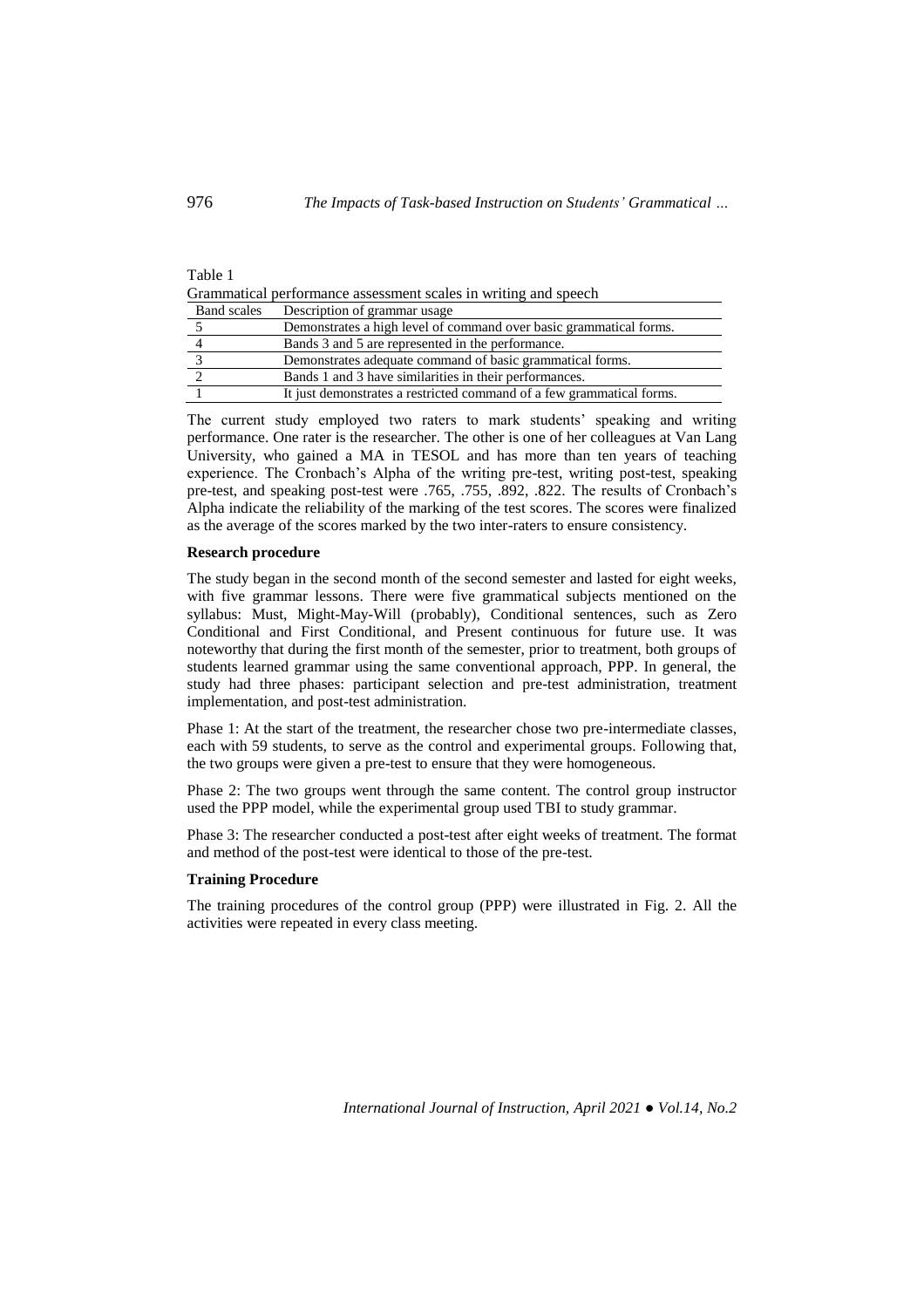

Figure 2

The training procedure for PPP model (control group)

The training procedures of the experimental group (TBI) were illustrated in Fig. 3.



Figure 3

The training procedure for the TBI model (Experimental group)

## **FINDINGS AND DISCUSSION**

Until presenting the study's findings in response to the two research questions, the results of the students' pre-tests were examined to see whether there were any discrepancies in their speaking and writing abilities before the treatments. The scores were finalized as the average of the scores marked by the two inter-raters to ensure consistency. The Cronbach's Alpha of the writing pre-test was .765, and the speaking pre-test was .755. It indicated that the scores of the students reached reliability for analysis. Table 2 presents the results of the students' writing skills of the two groups in the pre-test.

| Table 2                                         |  |  |
|-------------------------------------------------|--|--|
| Independent samples t-test of speaking pre-test |  |  |
|                                                 |  |  |

|                   |            |           | ___           |                   |    |        |     |
|-------------------|------------|-----------|---------------|-------------------|----|--------|-----|
|                   | eroup      |           | Mean          | Std.<br>Deviation | df |        |     |
|                   | TBI        | ◡         | າ ໑າ<br>2.OZ  | .549              | -- | -1.422 | -60 |
| Speaking pre-test | <b>PPP</b> | າດ<br>ـ ت | 2 N 2<br>J.VJ | 625<br>ـە∠        |    |        |     |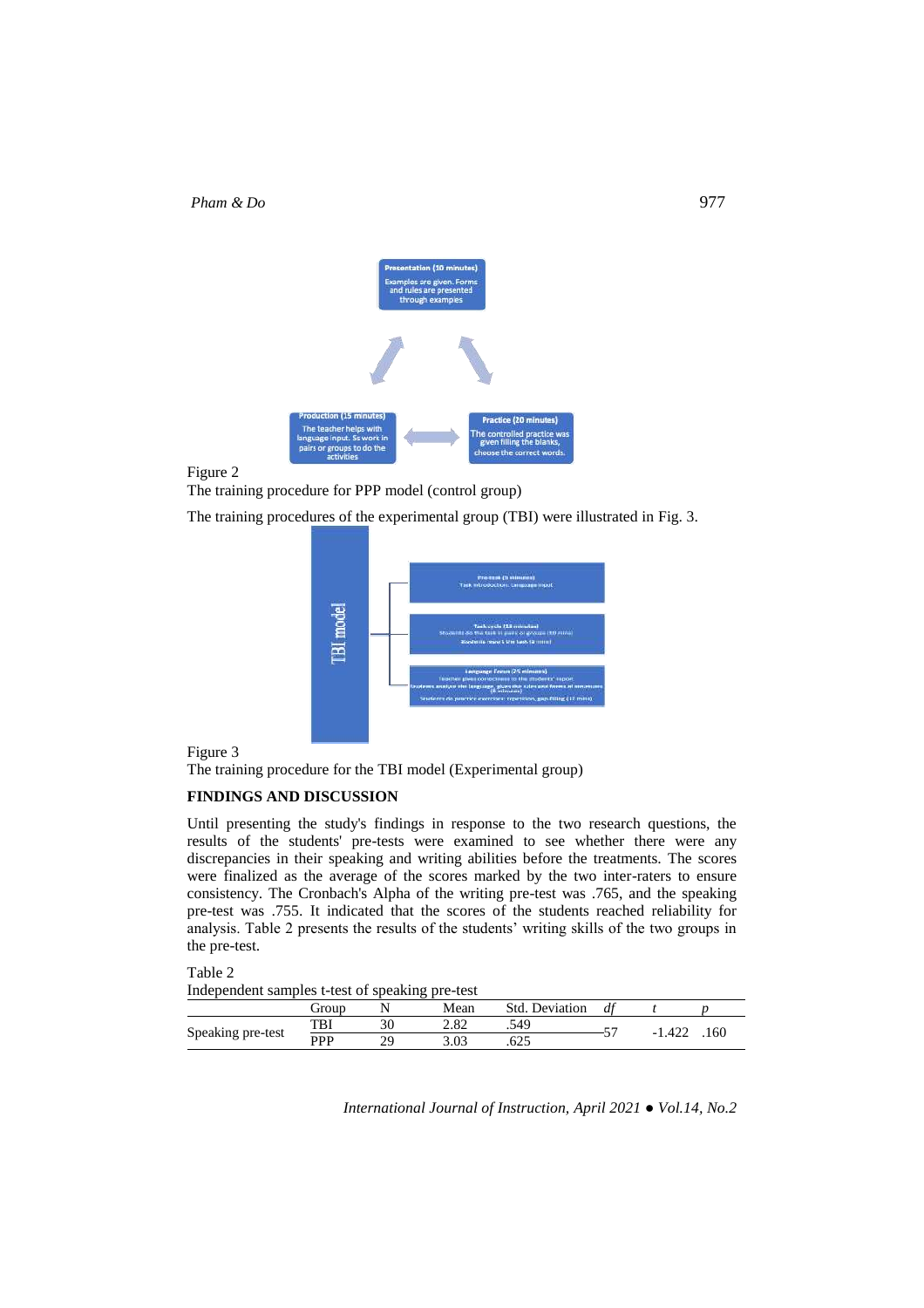Table 2 shows that students of the test group scored slightly higher in the pre-test speaking group than students of the (TBI) experimental group (Mean  $=$  3.03 vs. Mean  $=$ 2,82, respectively), but the experimental group (TBI) sig (2 tailed)  $p = 160 > 5$  percent pointed out that the average score of these two groups did not differ from that of the experimental group (TBI). It indicates that the students in both groups spoke with the same degree of grammatical proficiency. The SD (.549 and.625) value 1 is another interesting statistic number. It indicates that their skill levels were almost identical. The study should certify the null hypothesis based on the above findings; in other words, the study ensured that the two groups' grammatical output was homogeneous. As a result, the experiment met the criteria and was approved for implementation.

#### Table 3 Independent samples t-test of writing pre-test

|                  |       |    | -----               |                   |              |      |       |  |
|------------------|-------|----|---------------------|-------------------|--------------|------|-------|--|
|                  | Group |    | Mean                | Std.<br>Deviation | $d^{\prime}$ |      |       |  |
|                  | TBI   | nη | $\epsilon$<br>ت ں ک | .556              |              |      | ∩¬≏   |  |
| Writing pre-test | PPP   | ЭC | 4.64                | 498               |              | -.วว | ر ر ر |  |

Table 3 indicates that the control group (PPP) was in excess of the experimental group (TBI) in the writing test (M = 2.63 vs. M = 2.64). The sig (2-tailed)  $p = .973 >$  alpha (5) percent) implies no statistical difference in ratings between the two classes. It means that both classes were equally capable of using grammar in literature. Furthermore, the fact that the dispersion of the students' scores in each category was not high (1) showed that their level was homogeneous within one marking scale. Table 3 shows the pre-test outcomes for the two classes of students' speaking abilities.

**Research question 1**: To what extent does TBI impact students' grammatical performance in speaking skills?

To address this research question, paired sample t-tests were used to compare the preand post-test results of the two groups to see whether there were statistically relevant variations in the students' oral performances. After that, the researchers ran the independent sample t-tests to see if the two groups' post-tests were statistically different. If yes, the null hypothesis was rejected.

# *Comparison of the speaking pre-test & speaking post- test*

Table 4

The pre- vs. post-tests of speaking skills of the TBI & PPP group

|                         | TBI  |    |      |          | <b>PPP</b> |        |    |    |                              |      |
|-------------------------|------|----|------|----------|------------|--------|----|----|------------------------------|------|
|                         | Mean |    |      |          |            | Mean N |    | SD |                              |      |
| Speaking pre-test 2.82  |      | 30 | .549 | $-15.50$ |            |        |    |    | $.000$ 3.03 29 $.625$ -10.39 | .000 |
| Speaking post-test 3.73 |      | 30 |      |          |            | 3.74   | 29 |    |                              |      |

As shown in Table 4, both groups improved their grammatical performance in the speaking test after receiving treatment. In more depth, the TBI community received an average score of 3.73, which was significantly higher than the mean score of 2.82 in the pre-test for their grammar use. In addition, students in the PPP category scored 3.74 on the pre-test, compared to 3.03 on the pre-test. The statistic p-value (sig 2-tailed) =.000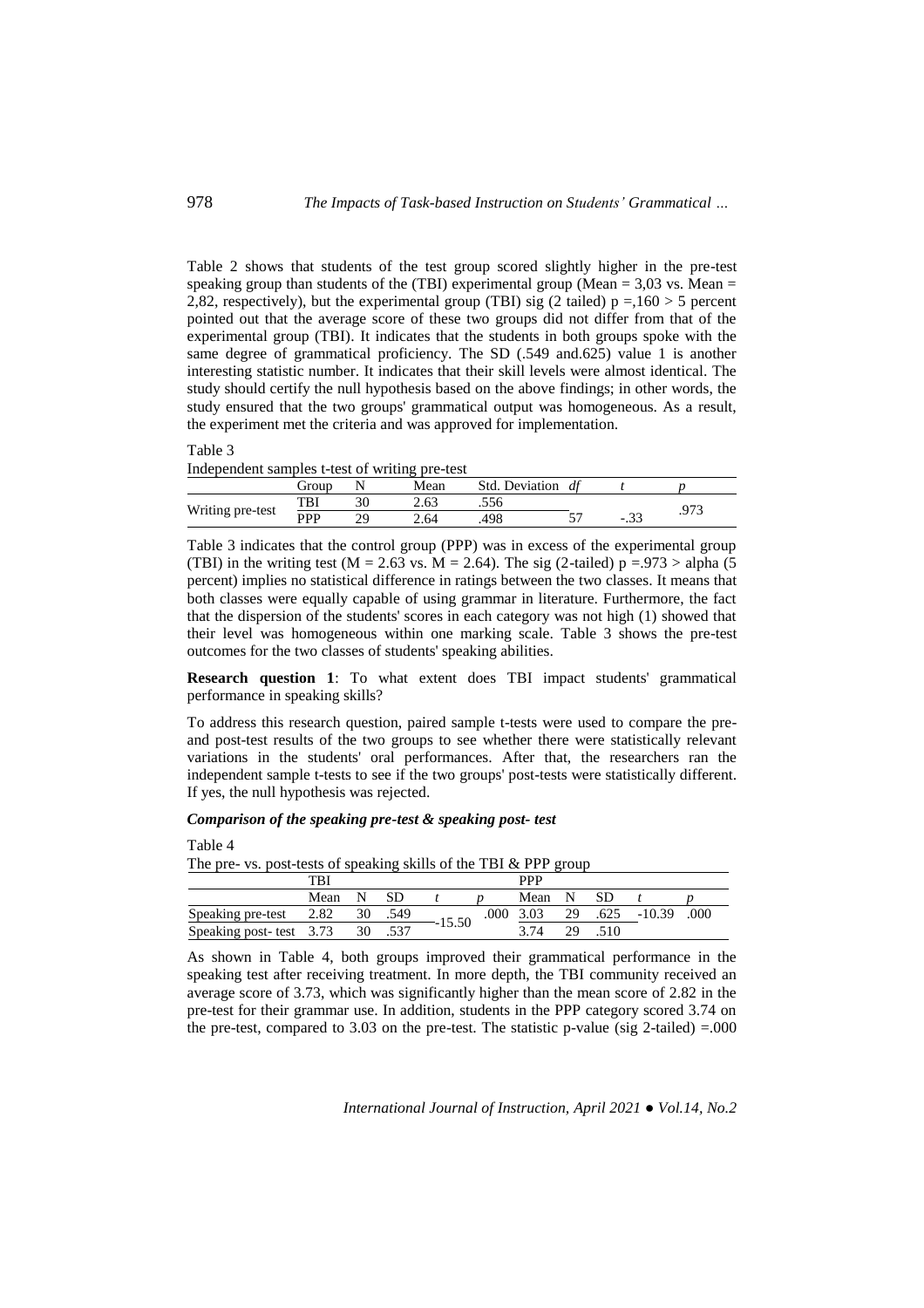5% in the two paired samples t-tests unmistakably showed a statistical discrepancy between the two groups' pre-test and post-test. The scores 2.82 and 3.03, in particular, correspond to a scale of 2 to 3 on the labeling scales. It indicates that the students had a fair command of basic grammatical forms prior to treatment. However, most of them earned about 3.73 to 3.74 in the post-test, which is nearly equal to 4. The students were expected to be able to control basic grammatical forms reasonably well on this scale.

# *Comparison of The TBI and PPP groups' speaking post-tests*

Table 5

The speaking post-tests of the TBI group and PPP group

|                    | Group      |           | Mean | Std.<br>Deviation |     |      |
|--------------------|------------|-----------|------|-------------------|-----|------|
| Speaking post-test | TBI        | 30        | າ າາ | .JJ               | 059 | .953 |
|                    | <b>PPP</b> | dΩ<br>ر ب |      | .510              |     |      |

Table 5 compares the students' grammatical output in the speaking post-test to their mean scores. The PPP group students performed marginally better in the post-speaking examination than the TBI group students. In particular, for their grammar use, the PPP group obtained an average of 3,74 compared to 3,73 for the TBI group. However, the two p-value classes of 0,95 have not been statistically significantly differed. The results showed that the TBI group did not outperform the PPP group by increasing students' grammatical use in their language. Taking into account each approach's single-stage, it's clear that the students in both groups received adequate form- and meaning-focused activities. The protocol of the phases in a lesson was the distinction between the treatments for the two classes. The results of this study corresponded to Kasap (2005)'s who found no difference between the control and experimental group. However, both the students and the teacher obtained a positive experience with this study's results. Similarly, Baleghizadeh and Ghobad (2012) also found no different improvements between the two groups. However, the results of this research do not appear to be consistent with those of previous studies (Pham & Nguyen, 2014; Kasap, 2005), in which the TBI was shown to help learners outperform those who were trained using conventional methods in their speaking. Marlina (2014) and Huang (2016) discovered that students understand how to use grammar in meaning and can use it in both speaking and writing. The findings of the current study also corresponded to Houghton's (2018) that IBT was a means to improve students' communicative skills not only inside but also outside the classroom since the students practiced the tasks with meaningful focus. Hence, the students could produce the language more fluently (Skehan, 1996).

According to the semi-structured interviews, 10/10 of the experimental group (TBI) students said they understood the grammar point posed in the lessons. This achievement may be attributed to the students' exploration of the grammatical point in the light of their own desires and experiences. Furthermore, the teacher was instrumental in assisting them with language analysis. As a consequence, they know what to use, how to use it, and when to use it. A range of best practices was also presented to ensure consistency.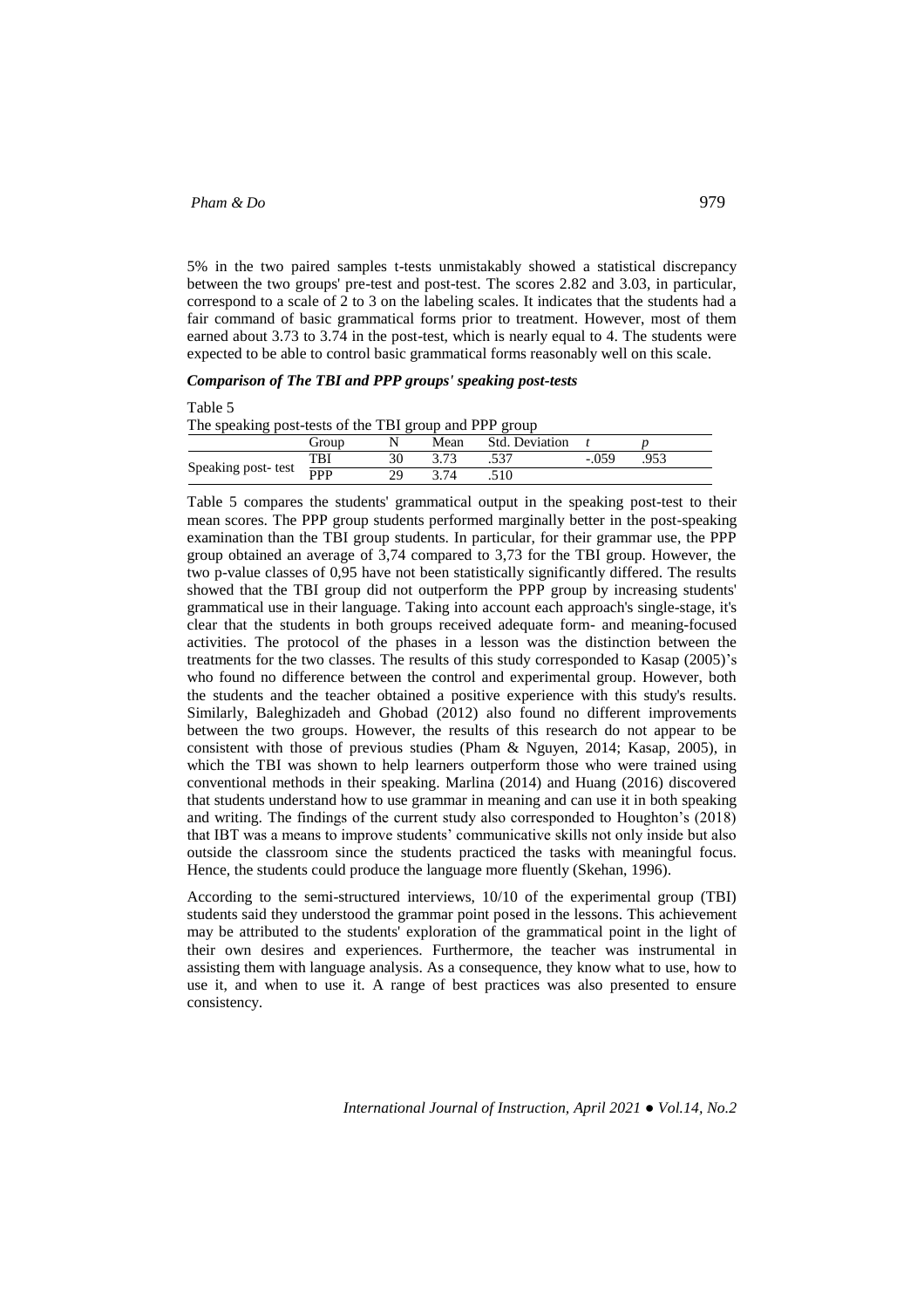*The new approach was, at first, very frustrating because I know the existing one. However, it has helped me to see the variations in any grammatical structure because of the activities. The task helped us to understand the lesson and to understand the grammar point better [S1].*

As a whole (9/10), the PPP group said they understood the grammatical points discussed in the class. Only one of them said that she only "partially comprehends." When asked why she found the lesson so difficult to grasp, the student admitted that it was because:

*"I'm having difficulty concentrating on the first session of the lesson, where the teacher provided examples and clarified the grammatical point. There seem to be a number of different systems to master." [S3]*

Although the student did not expand on why she was unable to concentrate on the lesson, it seems that the process of presentation before rehearsal and development made the lesson too boring for her to pay attention to the teacher's instructions.

Both approaches proved to be successful, as evidenced by the students' opinions on the level of their understanding of the grammar lesson. The TBI, on the other hand, seemed to be the students' latest instructional form. Some students may have been perplexed for the first time. However, the later lessons were extremely effective and beneficial to the students. The student in the PPP school, on the other hand, missed the lesson because she didn't pay attention to the teacher's presentation.

It's worth noting that all of the TBI students (10/10) agreed that the tasks were engaging and interesting and actively engaged in the mission. The following excerpts show their responses.:

*We work as a group, and the challenge seems to encourage us to collaborate and compete with other teams to complete the tasks. Today's subject (global warming) is very relevant; I know a little about it and am interested in it, so I'd like to include it in my team. [S3]*

Three students in the PPP group, on the other hand, admitted that they didn't participate in the activities very much. The other two students had the same motivation as the above student: they only wanted to get out of class after an hour of studying the structure.

*I'm used to the grammar explanations because I've been through them before. However, it appears that the systems need more examples and scenarios in order to be more understandable. After a long lecture, I just want to get home, so I'm not interested in participating in the activity at the end... [S7]*

The majority of students in the TBI group (9/10) said the tasks were suitable for their level. Only one student in the first lesson reported having difficulty using language, especially vocabulary while completing the assignment, as seen in the excerpt below:

*I believe I had difficulty finding words for communicating because we had to complete the assignment right at the start of the class. Before starting the job, I believe the instructor should have more vocabulary. [S2]*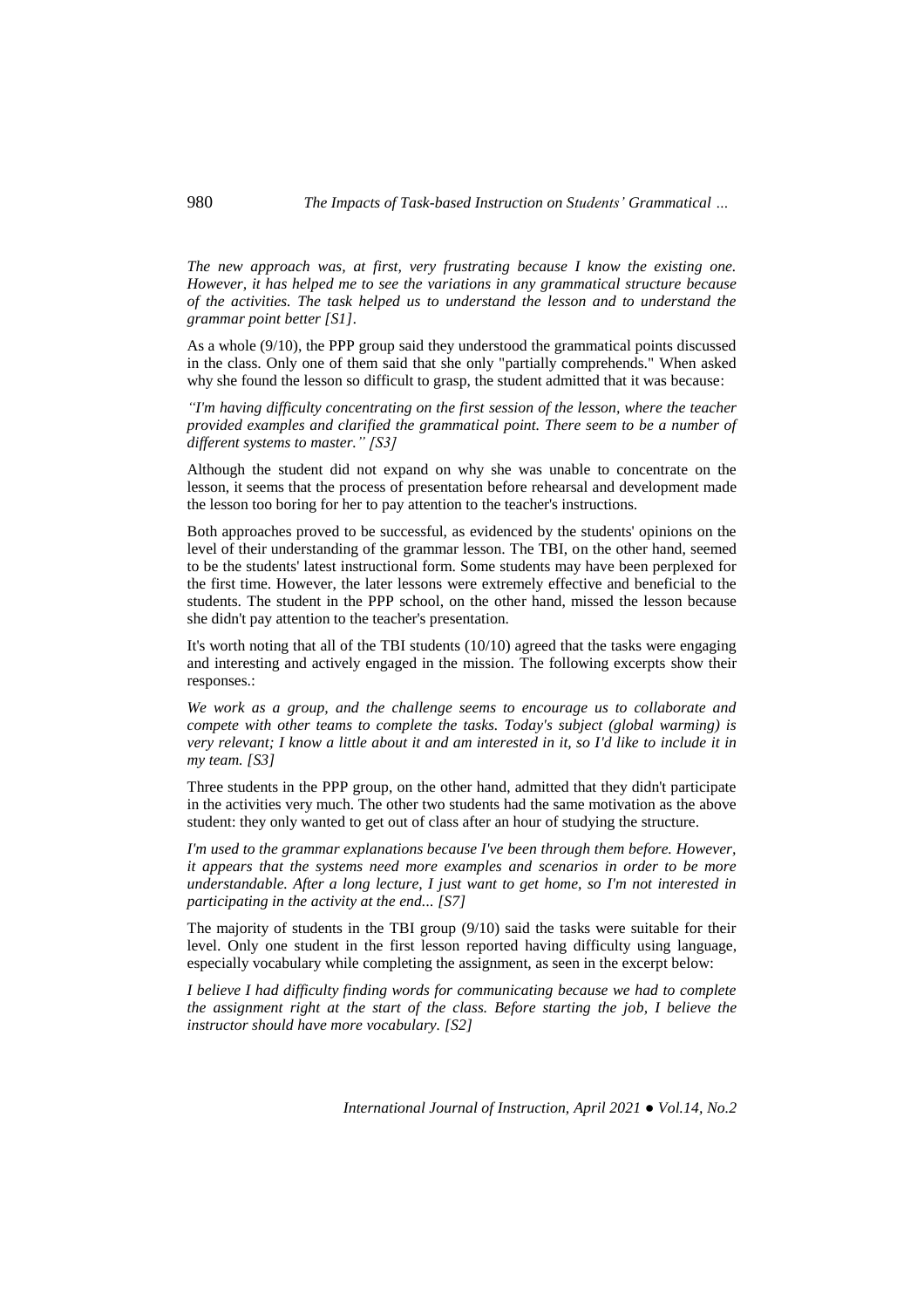The students had the above problem in terms of a lack of language to complete the assignment, so the researcher could allow them to use a dictionary in groups if possible. In the following classes, the instructor also gave more specific information to the students.

One of the study's primary objectives is to see whether students are interested in the new procedure. According to many studies, motivation is critical in the long-term learning phase of students (Ushioda, 2009). It will determine whether they can study or not, how much effort they put in, and how good they are at learning. Interviews are held after each lecture, and the results are astounding. All students (10/10) said that they chose the TBI approach and decided to use this new approach to learn grammar. The interview is described in-depth in the following extracts:

*This new approach appeals to me better. Since we complete the task prior to reviewing the grammar, this approach is more engaging than the previous method, which included a dull presentation. We had more opportunities to train. [S9]*

The findings back up previous research by Huang (2016) and Kafipour et al. (2018), who discovered that the TBI is stated to be a motivational process.

According to the data collected from the interviews, the majority of students in the PPP group (6/10) showed little interest in current grammar teaching and learning, as seen in the excerpts below:

*The first section of the lesson is a little tedious, and I'm finding it difficult to focus because there are so many examples and structures. [S9]*

Just 4/8 of them said they "are familiar with this approach" and that "we also have activities to do group work to improve speaking skills, so I find it interesting." I just did lessons while I was in high school for grammar." As can be shown, the PPP is still effective for them since this approach appears "new" to those who have previously learned grammar using a traditional method such as the Grammar Translation Method.

Since each teaching technique has its own set of strengths and limitations, there is no one-size-fits-all approach that will work with every learner in every class (Lambert, 2004). TBI also tends to be a form that the students have never encountered before. As a result, it is critical to investigate any challenges that participants may be experiencing and their aspirations to enhance teaching and learning.

When the researcher asked the TBI students if they had any issues, they revealed that they had two major challenges: group work and weak grammar and vocabulary. As seen in the following extracts, some of the participants  $(2/10)$  found it difficult to collaborate with their colleagues during group work tasks:

*Working in a group is very difficult for me. My colleagues refused to work with me. Occasionally, I feel as if I've been abandoned. [S17]*

In summary, all of the TBI students said that they were engaged and inspired in the learning process. As a result, they were more engaged in the activities. The results are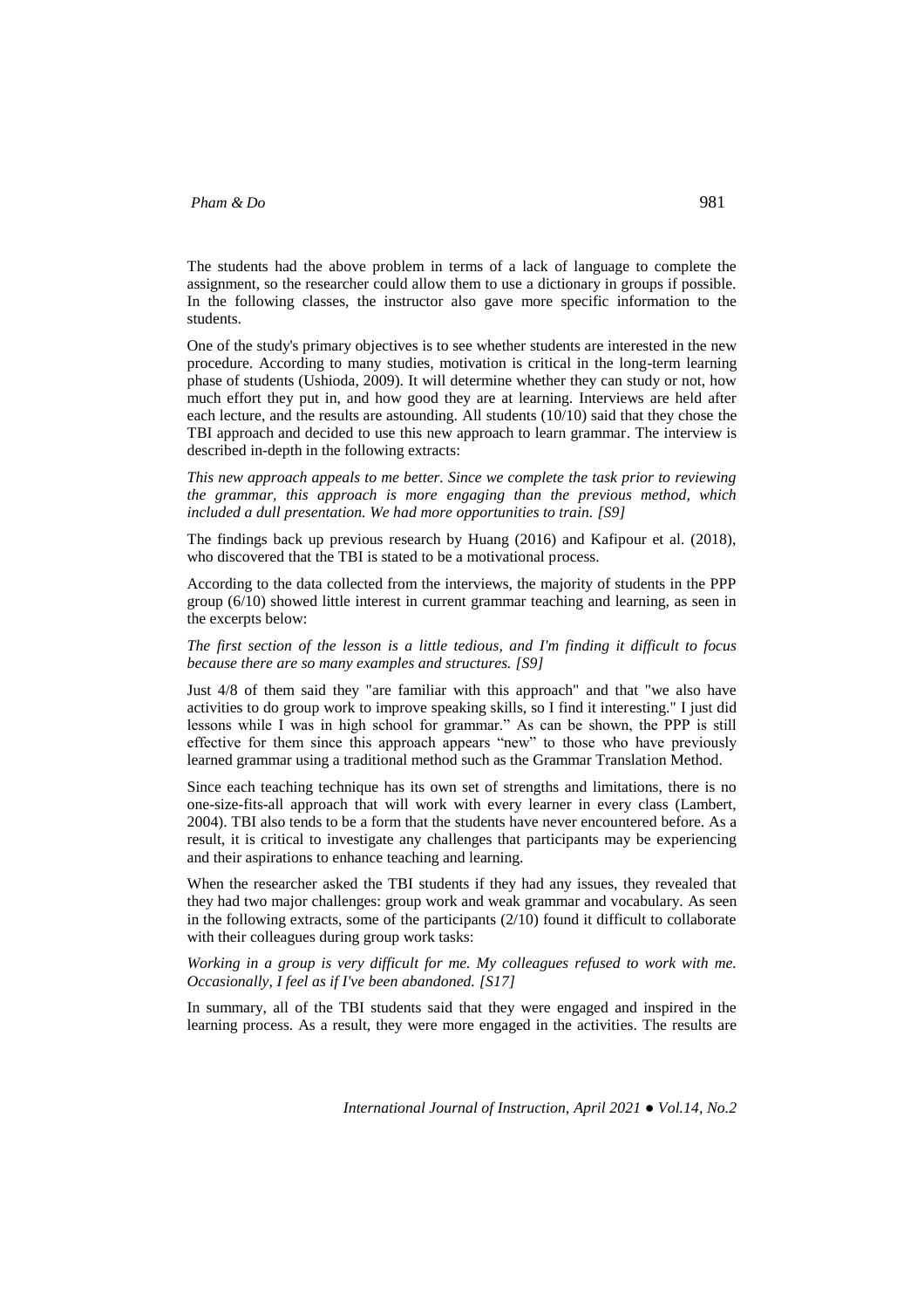consistent with Huang (2016) and Marlina's study (2014). The students in this study said they were tired of listening to grammar explanations and were inspired by the new process (TBI). This finding refuted Pham et al. (2020)'s argument that Vietnamese students were uninterested in learning to write. The findings support previous research (Marlina, 2014; Tale & Goodarzi, 2015; Huang, 2016), which found that TBI has a major effect on students' motivation. The current findings corroborated Nunan's (2004) argument that IBT increased students' motivation in the learning process as they completed tasks in the classroom. On the contrary, some students in the PPP community expressed disinterest in the lessons due to a large number of structures to understand. These results corroborated previous research by Kafipour et al. (2018), Yildiz and Senel (2017), NamazianDost, et al. (2017), Huang (2016), and Tale and Goodarzi (2015), Marlina (2014) in which learners demonstrated high motivation engagement while learning through TBI versus other methods.

**Research question 2**: To what extent does TBI impact students' grammatical performance in writing skills?

The researchers used a paired sample t-test to compare the two groups' pre- to post-test results and see if there were any differences between the two groups' pre-and post-test results in order to address this research query. The outcomes of the two groups' posttests were then compared using an independent-sample t-test to see whether there were any statistically relevant variations.

## *Comparison of the writing pre-test & writing post-test*

## Table 6

Writing pre-test and writing post-test of the two groups

|      |           | TBI  |    |      |        |      | <b>PPP</b> |    |      |        |      |
|------|-----------|------|----|------|--------|------|------------|----|------|--------|------|
|      |           | Mean |    |      |        |      | Mean       |    |      |        |      |
| Pair | Pre-test  | 2.63 | 30 | .556 |        | .000 | 2.64       | 29 | .498 |        | .000 |
|      | post-test | 3.40 | 30 | 4234 | 10.251 |      | 3.24       | 29 | 474  | -8.401 |      |

Table 6 shows the results of the paired samples t-tests of the two groups' grammatical output in the writing pre-and post-tests. The two groups showed similar changes in proper grammar use in their writing tests as they did in their speaking tests. Students in the TBI group scored 3.4 on the writing post-test for grammatical performance, compared to 2.63 on the writing pre-test. The results indicated that the pre-test and posttest in the TBI classes were statistically significant differences, as shown by the p-value (p.05). In other words, the students' productive skills in writing performances in the TBI group remarkably enhanced after receiving the Task-based instruction.

Similarly, the PPP students had greater grammatical use in their post-test writing (Mean score  $= 3.24$  vs. Mean score  $= 2.64$ , respectively). The p-value (p.05) suggests that after the treatment, the students had a greater understanding and practical application of grammar. The post-scores that shared features with bands 3 and 4 indicated that they had reasonable and often excellent grammar control.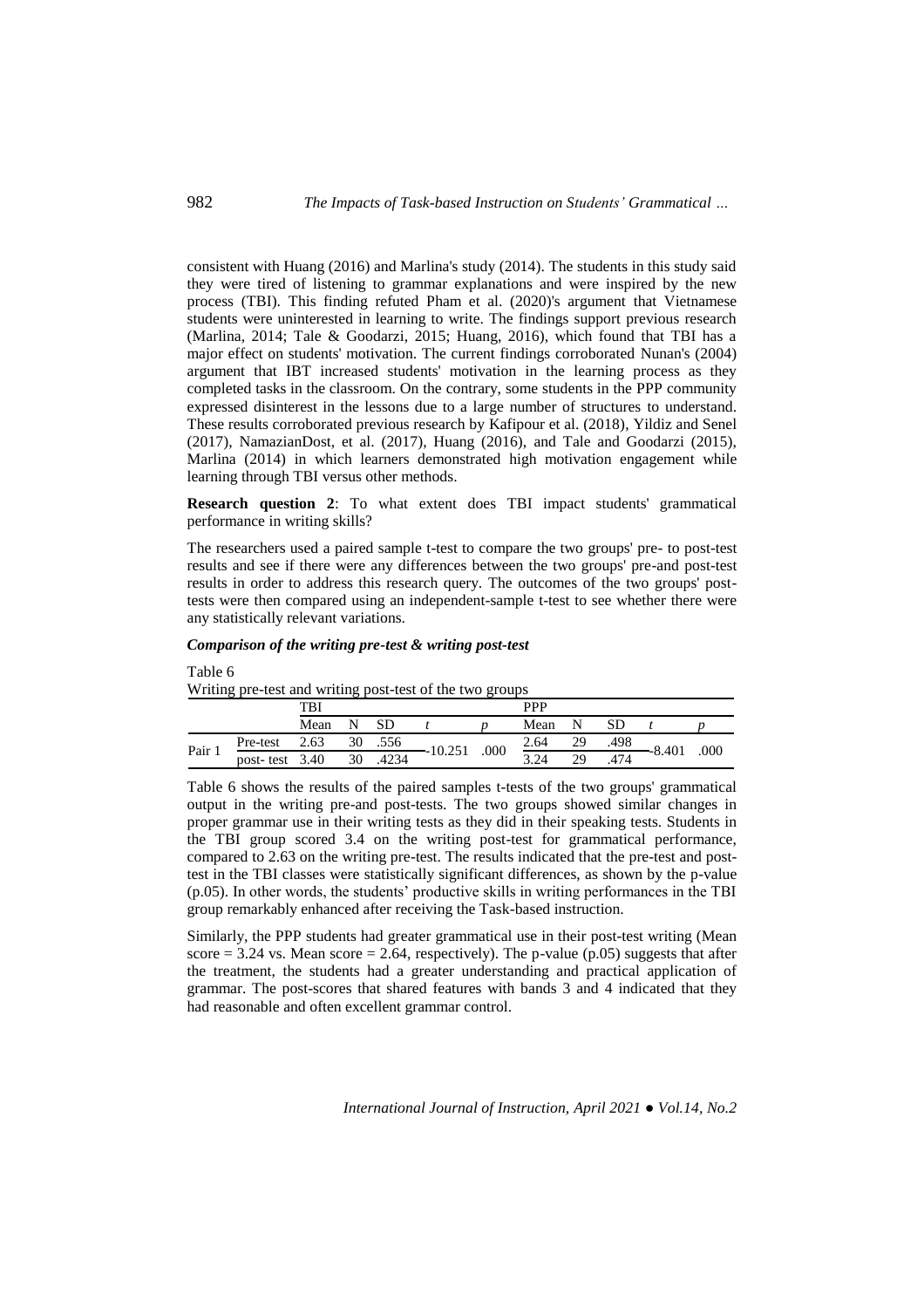# *Comparison of the writing post-test*

Table 7

Independent samples t-test of writing post-test

| macpenaeur samples t test of writing post test |       |  |      |                |  |  |  |  |  |  |
|------------------------------------------------|-------|--|------|----------------|--|--|--|--|--|--|
|                                                | Group |  | Mean | Std. Deviation |  |  |  |  |  |  |
| Writing post-test TBI                          |       |  | 3.40 |                |  |  |  |  |  |  |
|                                                | PPP   |  |      | 474            |  |  |  |  |  |  |

Table 7 compares the mean scores of the TBI and PPP classes. There was a slight difference as the TBI group's Mean score of 3.40 was higher than the PPP group's (Mean = 3.24). The independent sample t-test p-value =  $.181, p > .05$ , however, revealed that there was no statistical difference between the two classes. This finding was not surprised to previous researchers such as Kasap (2005) and Baleghizadeh and Ghobad (2012) when the two groups made progress equally. There could be some explanations for these findings. First, in the PPP method, equal attention was paid to the presentation of language features and the language analysis. Second, both models offered adequate control practice to assist students in practicing the forms. The PPP approach, which included plenty of practical activities to help learners produce the language in context, was the third stage of development. This stage had many of the same characteristics as the tasks used in the TBI method. In case the researchers paid equal attention to the training of the two groups, both TBI and PPP teaching models had great impacts on the students' productive skills. However, the findings of the current study yielded great arguments to some previous researchers such as Pham and Nguyen (2014), Marlina (2014), Tale and Goodarzi (2015), Ahmed and Bidin (2016), Huang (2016), NamazianDost, et al. (2017), Yildiz and Senel (2017), Kafipour, Jafari, and Khojasteh (2018), and Wang (2019) who found that TBI helped students improve their writing skills much better than the PPP. The current study raised a new issue that whether TBI had significant effects on the students' speaking and writing skills as claimed by previous researchers'.

# **CONCLUSION**

The study's purpose was to enhance current teaching practices using the conventional PPP approach. First, the current study's post-test results showed that the students' grammatical performance in speaking of the experimental group (TBI) was statistically significant and different from their pre-test results. It indicates that the TBI had great impact on students' grammatical performances in speaking skills. In this aspect, however, there was no statistical difference between the experimental and control groups. In other words, the TBI model did not outperform the PPP model in teaching students' grammatical performance in speaking skills. Second, the study's findings showed that the TBI model significantly affected students' writing grammatical efficiency. Although the experimental group's mean score was higher than the control group's (3.40 vs. 3.24), the TBI model did not outperform the PPP model in terms of students' grammatical success in writing skills. The findings of the current study indicate that through either TBI or PPP teaching model, with the instructor's great care, the students' grammatical performances in both speaking and writing skills improved. However, apart from the grammatical performances, the employment of the TBI model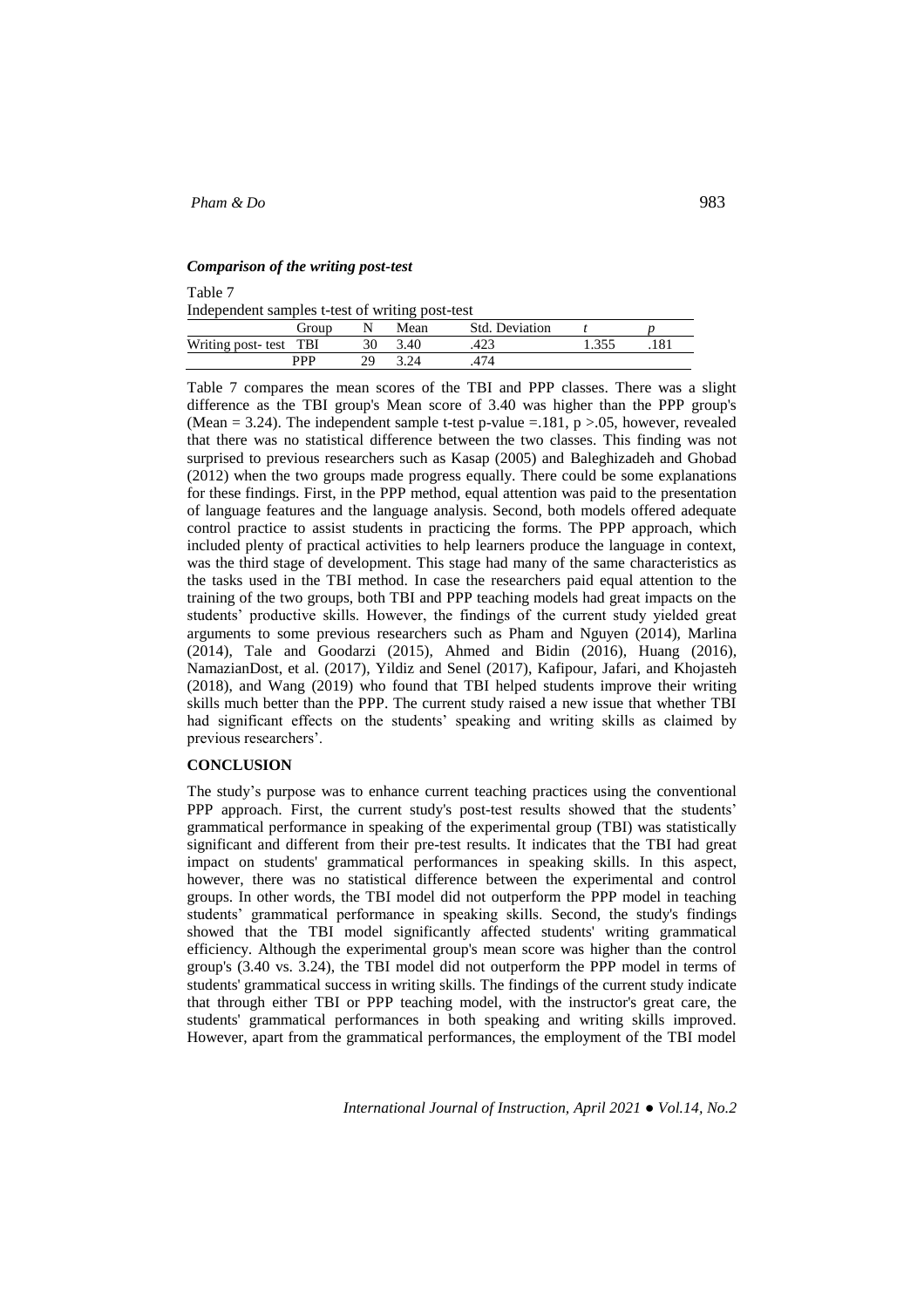was recommended to the language teachers because it was not, at least, less efficient when training students on how to use grammar in their productive skills compared with the traditional methods (PPP), and the students had many chances to practice the language in the grammar classrooms. The qualitative data revealed that the students preferred the TBI to PPP because it actively motivated them to engage in the learning process.

The researcher acknowledged some limitations of this analysis, including the task design and the limited qualitative data, in order to strengthen her current language teaching practice. The instructor, in particular, struggled to locate credible texts or recordings of fluent speakers performing the same tasks. Furthermore, textbook designers should consider including more similar activities in the coursebook to reduce teachers' workload. Task-based learning can also be used as an alternative instructional tool for teachers.

### **REFERENCES**

Aleksius, M., Widiati, U., Suharmanto. & Prayogo, J. A. (2021). Task-Based Assessment in Using Other-Initiated Repair Strategies of the Pre-Service EFLTeachers. *International Journal of Instruction*, 14(1),761- 778.https://doi.org/10.29333/iji.2021.14146a

A2 Key Exam Format (2019). *Cambridge Assessment English*. Retrieved August 20, 2019 from https://www.cambridgeenglish.org/exams-and-tests/

*A2 Key Handbook for Teachers for exams from 2020* (2018). Cambridge Assessment English. Retrieved August 20, 2019. Retrieved from https://www.cambridgeenglish.org/pl/Images/504505-a2-key-handbook-2020.pdf

Ahmed, R., & Bidin, S. (2016). The effect of task-based language teaching on writing skills of EFL learners in Malaysia. *Open Journal of Modern Linguistics, 6*(3), 207-218. DOI: [10.4236/ojml.2016.63022](http://www.scirp.org/journal/PaperInformation.aspx?PaperID=67180&#abstract)

Baleghizadeh, S., & Ghobadi, S. (2012). The effect of teaching grammar through the task-supported structural model on EFL learners' grammatical achievement. *Journal of Theory and Practice in Education, 8(2), 1-18.*

Cambridge ESOL. (2004). *Cambridge Key English Test 1 Self Study Pack: Examination Papers from the University of Cambridge ESOL Examinations* (Vol. 1). Cambridge University Press.

Derakhshan, A. (2018). The Effect of Task-Based Language Teaching Instruction on the Iranian Intermediate EFL Learners' Writing Performance. *International Journal of Instruction*, 11(4), 527-544.https://doi.org/10.12973/iji.2018.11433a

Ellis, R. (2003). *Task-based language learning and teaching*. Oxford: Oxford University Press.

Ellis, R. (2009). Task‐based language teaching: Sorting out the misunderstandings. *International Journal of Applied Linguistics*, *19*(3), 221-246.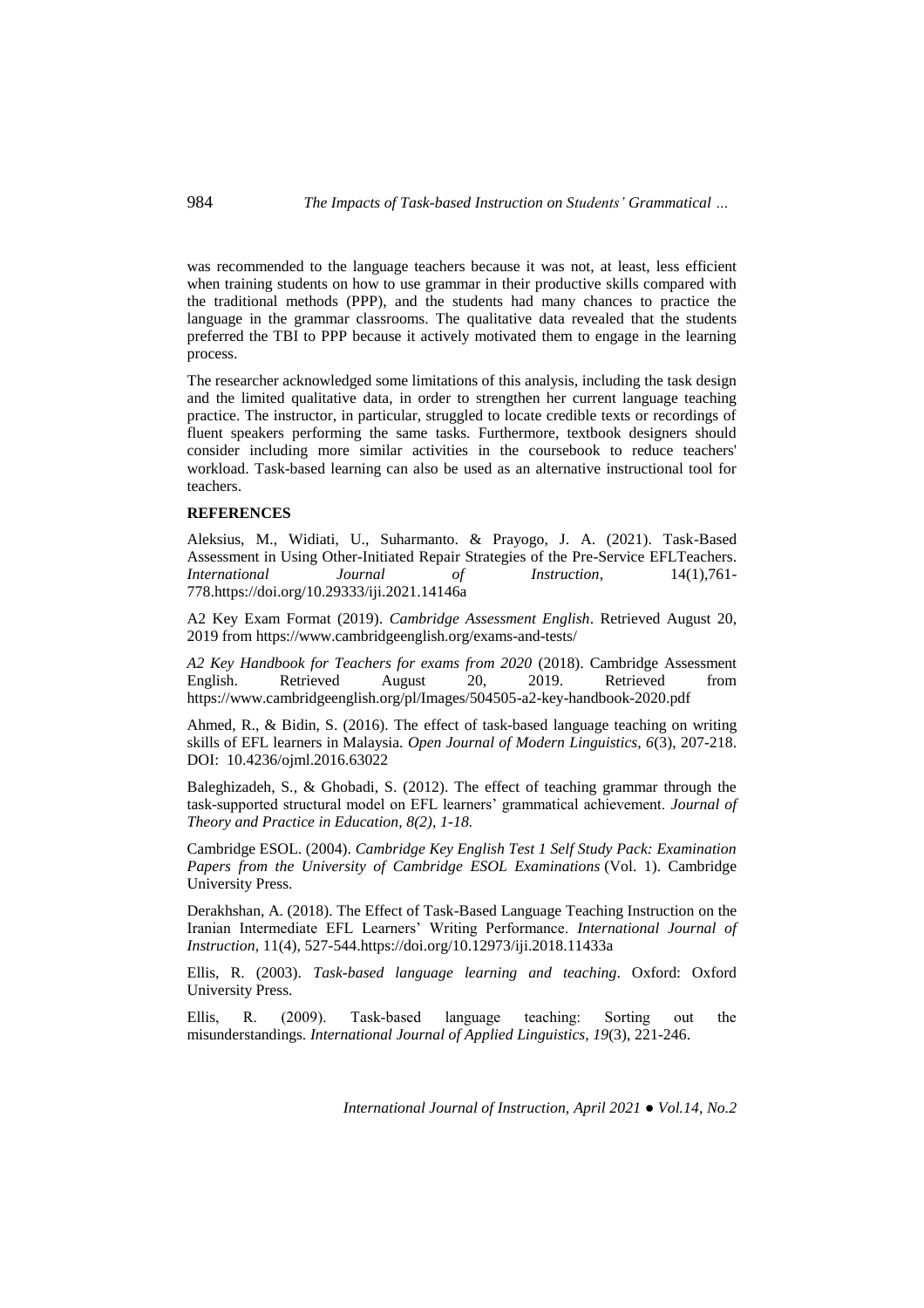Hismanoglu, M., & Hismanoglu, S. (2011). Task-based language teaching: What every EFL teacher should do. *Procedia-Social and Behavioral Sciences*, *15*, 46-52. DOI: <https://doi.org/10.1016/j.sbspro.2011.03.049>

Houghton, L. (2018). *The strengths and weaknesses the Task-based syllabus*. Retrieved on February 4<sup>th</sup> 2019, from [https://www.birmingham.ac.uk/Documents/college](https://www.birmingham.ac.uk/Documents/college-artslaw/cels/essays/sylabusandmaterials/Houghton-The-strengths-and-weaknesses-of-the-task-based-syllabus-Luke-Houghton.pdf)[artslaw/cels/essays/sylabusandmaterials/Houghton-The-strengths-and-weaknesses-of](https://www.birmingham.ac.uk/Documents/college-artslaw/cels/essays/sylabusandmaterials/Houghton-The-strengths-and-weaknesses-of-the-task-based-syllabus-Luke-Houghton.pdf)[the-task-based-syllabus-Luke-Houghton.pdf](https://www.birmingham.ac.uk/Documents/college-artslaw/cels/essays/sylabusandmaterials/Houghton-The-strengths-and-weaknesses-of-the-task-based-syllabus-Luke-Houghton.pdf)

Huang, D. (2016). A study on the application of task-based language teaching method is a comprehensive English class in China. *Journal of Language Teaching and Research, 7(1), 118-127.* DOI[: http://dx.doi.org/10.17507/jltr.0701.13](http://dx.doi.org/10.17507/jltr.0701.13)

Kafipour, R., Jafari, S., & Khojasteh, L. (2018). The effect of task-based instruction on L2 grammar learning and motivation of Iranian EFL learners junior high school students. *Revista Publicando*, *5(16), 746-795*.

Kasap, B. (2005). *The effectiveness of task-based instruction in the improvement of learners' speaking skills,* Doctoral dissertation, The Institute of Economics and Social Sciences Bilkent University, Ankara, Turkey.

Klapper, J. (2006). *Understanding and developing good practice: Teaching languages in higher education*. CILT, the National Centre for Languages.

Lambert, D. (2004). *Teaching that makes a difference: How to teach for holistic impact.* Michigan: Zondervan.

Marlina, N. (2014). *The implementation of task-based language teaching to improve students' grammar mastery*. (Master thesis, Sebelas Maret University, 2014). Retrieved from [http://.digilib.uns.ac.id](http://.digilib.uns.ac.id/)

NamazianDost, I., Bohloulzadeh, G., and Pazhakh, A. (2017) The Effect of Task-Based Language Teaching on Motivation and Grammatical Achievement of EFL Junior High School Students. *Advances in Language and Literary Studies,* 8 (2), pp. 243-259. DOI: <http://dx.doi.org/10.7575/aiac.alls.v.8n.2p.243>

Nunan, D. (2004). *Task-based language teaching*. Cambridge University Press.

Pham, P. V. H., Phung, L. T. K., Oanh, T. T. T., & Giao, N. Q. (2020). Should Peer E-Comments Replace Traditional Peer Comments? International Journal of Instruction, 13(1), 295-314.<https://doi.org/10.29333/iji.2020.13120a>

Pham, V. P. H., & Nguyen, T. B. (2014). The effects of communicative grammar teaching on students' achievement of grammatical knowledge and oral production. *English Language Teaching. 7*(6), 74-86. DOI: [10.5539/elt.v7n6p74](https://doi.org/10.5539/elt.v7n6p74)

Pham, V. P. H., & Do, T. P. T. (Dec. 2019). High School Students' Common Errors in Writing Essays. *International Journal of English Linguistics, 9(6), pp. 309 – 319 (ISI/ESCI).DOI: [10.5539/ijel.v9n6p309](https://doi.org/10.5539/ijel.v9n6p309)*